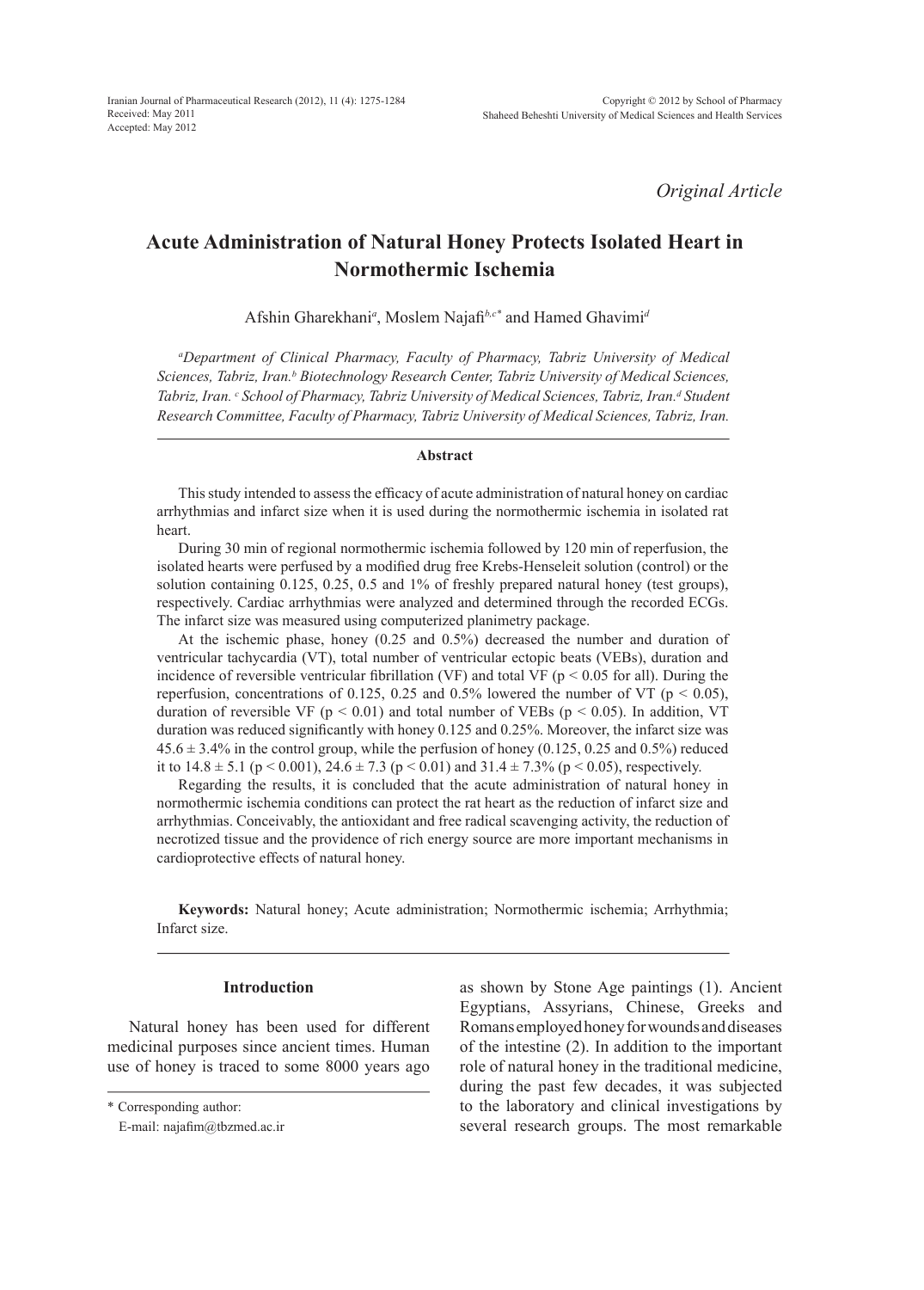discovery was the antibacterial activity of honey that has been mentioned in numerous studies (3, 4). Natural honey exhibits bactericidal activity against many enteropathogenic organisms, including those of the *Salmonella* and *Shigella* species, and enteropathogenic *E. coli* (5, 6). Besides, it has been reported that honey has a restraining influence on the growth of some methicillin-resistant *Staphylococcus aureus* strains (4). The precise composition of honey varies according to the plant origin on which the bee feeds. However, all honeys almost contain flavonoides (such as apigenin, pinocembrin, kaempferol, quercetin, galangin, chrysin and hesperetin), phenolic acids (such as ellagic, caffeic, p-coumaric and ferulic acids), ascorbic acid, tocopherols, catalase (CAT), superoxide dismutase (SOD), reduced glutathione (GSH), Maillard reaction products and peptides, most of which work together to provide a synergistic antioxidant effect (6-10). On the other hand, honey is well known for its advantages within the wound environment. It maintains a moist wound environment that promotes healing and its high viscosity helps to provide a protective barrier to prevent the infection. In addition, the mild acidity and low-level hydrogen peroxide release both aid tissue repair and contribute to the antibacterial activity of honey (11). The effectiveness of honey to treat the severely infected cutaneous wounds was also confirmed in recent clinical case studies (12). Honey has been reported to have immunomodulatory activities (13). In one study, it was demonstrated that honey modulates the activity of monocytic cells to repair the wounded tissue by releasing anti-inflammatory cytokines and growth factors (14). Additionally, in an experimental model of inflammatory bowel disease, the oral intake of honey had anti-inflammatory effects in rats (15). In another study, Al-Waili and Boni demonstrated anti-inflammatory effects of honey in humans after ingesting 70 g of it. They showed that the consumption of honey lowered the mean plasma concentrations of thromboxane  $B_2$ , PGE<sub>2</sub> and PGF<sub>2*a*</sub> by 48%, 63% and 50%, respectively (16). In addition to the mentioned anti-inflammatory mechanisms, honey has also been reported to inhibit the activities of cyclooxygenase-1 and cyclooxygenase-2 that

shows the supplementary anti-inflammatory effects (17). Honey, interestingly, has shown to prevent the reactive oxygen species (ROS) induced low density lipoprotein (LDL) oxidation *in-vitro* studies and therefore exhibits the beneficial cardiovascular protection (18, 19). To date, the majority of studies have focused on the potential health benefits of honey for human, but its efficacy on cardiovascular diseases such as arrhythmia and myocardial infarction is not completely understood. In 2008, for the first time we showed cardioprotective effects of ischemic preconditioning with honey in the setting of regional ischemia when it was used 10 min before the ischemia initiation to 10 min after it (20). Recently, we also reported the protective effects of chronic oral administration of natural honey (45 days) against the ischemia/ reperfusion (I/R) injuries (21). However, in the present study, the role of acute administration of natural honey on cardiac arrhythmias and infarct size, when used for the whole period of 30 min normothermic ischemia followed by 120 min reperfusion, was investigated in an isolated rat heart.

## **Experimental**

## *Chemicals*

The following chemicals were purchased: Honey (as wax free and freshly prepared 2 months before the beginning of the study, from Oskou, East Azerbaijan, Iran), Triphenyltetrazolium chloride (TTC) (Sigma), Evans blue dye, Formalin, NaCl, NaHCO<sub>3</sub>, KCl,  $KH_2PO_4$ , MgSO<sub>4</sub>, CaCl<sub>2</sub>, D-glucose, D-fructose (Merck Company), Sodium pentobarbital (Kela Company, Belgium) and Heparin (Darupakhsh Company, Iran).

## *Animals and surgical procedure*

Male Sprague-Dawley rats (weighing 270- 320 g) were used in this study. Subjects were pretreated with intraperitoneal (IP) injection of 300 IU heparin and then, anaesthetized with sodium pentobarbital (50-60 mg/Kg, IP) (22). The hearts were excised rapidly and mounted on a non-recirculating langendorff apparatus under the constant pressure of 100 mmHg at 37°C and perfused throughout the experiments with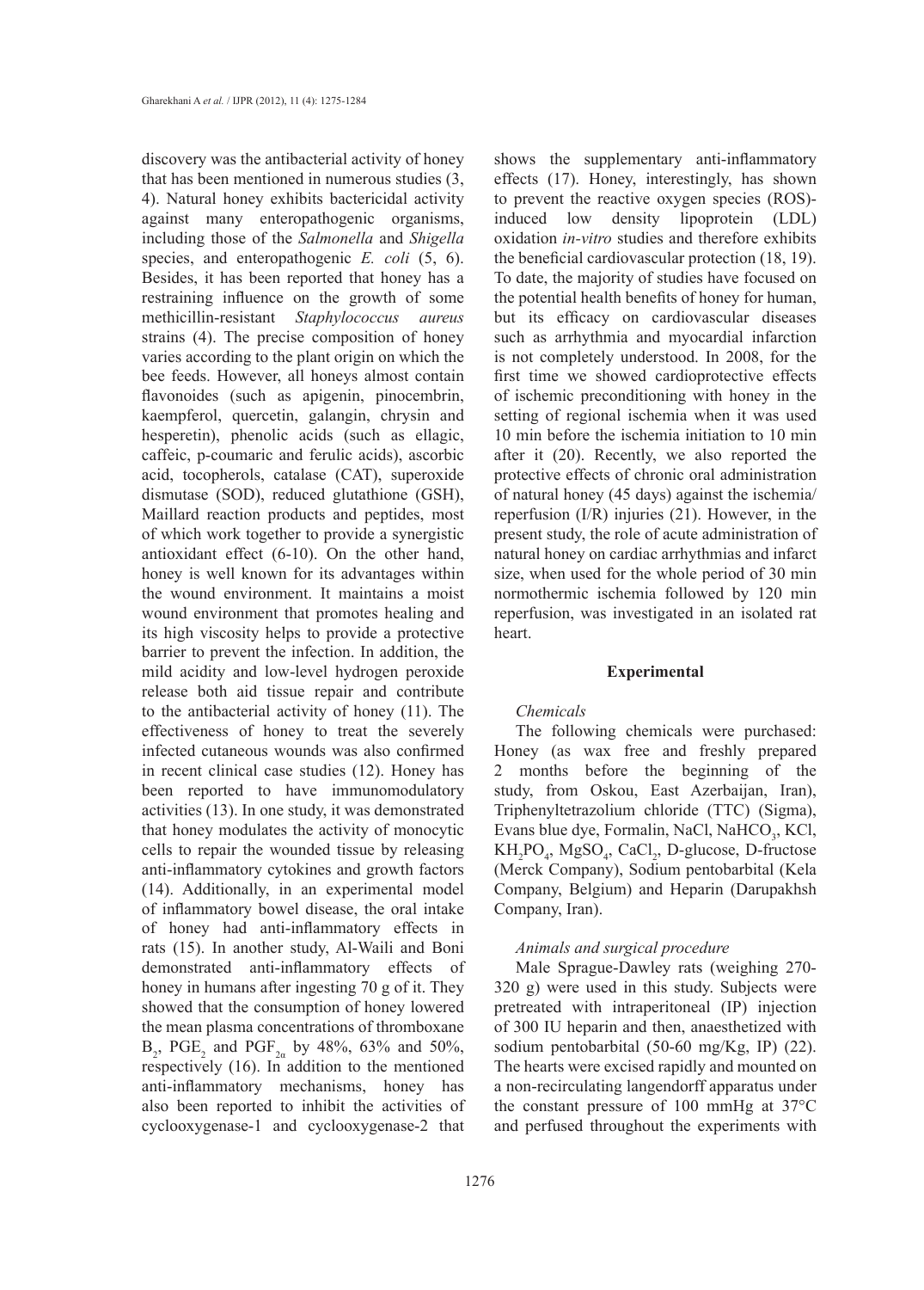modified Krebs-Henseleit (K/H) solution which was freshly prepared and equilibrated with 95%  $O_2$ -5%  $CO_2$ . A latex fluid filled balloon was inserted into the left ventricle and inflated to give a preload of 8-10 mmHg (22-24). After 20 min of stabilization, the hearts were subjected to 30 min regional normothermic ischemia (by temporary occlusion of left anterior descending coronary artery) followed by 120 min of reperfusion. In the control group  $(n =$ 8), the hearts were perfused only by normal K/H solution throughout the experiment, while in the test groups  $(4 \text{ groups}, n = 8-10 \text{ in each})$ group), they were perfused with K/H solution containing 0.125, 0.25, 0.5 and 1% of honey during I/R. Regarding the existence of high amounts of energy sources in the composition of honey (fructose and glucose) and in order to investigating the probable roles of those sugars, the effects of equivalent value of fructose and glucose  $\sim$  38 and 30 g per 100 g of honey, respectively) was added to the K/H solution then studied in separate groups at the same conditions. An epicardial ECG was recorded continuously by a physiograph during the experiment. Based on the Lambeth conventions, the ECGs were analyzed to determine the total number of ventricular ectopic beats (VEBs), the number of beats occurring as ventricular tachycardia (VT), the incidence and duration of VT and ventricular fibrillation (VF) during the ischemia and the first 30 min of reperfusion time (23, 25, 26).

## *Measurement of myocardial infarction size*

To determine the infarct size, at the end of 120 min reperfusion, the ligature around the left anterior descending coronary artery was retied and the hearts were slowly perfused with 2-3 mL of saline solution containing 0.25% of Evans blue dye  $(w/v)$  via the side arm of aortic cannula (22, 24, 25). The hearts were frozen and then, the ventricles of the frozen hearts were sliced transversely in a plane perpendicular to the apico-basal axis into 2 mm thick sections. The slices were then incubated with  $1\%$  (w/v) TTC solution in phosphate buffer for 15 min at 37°C to dye the non-infarcted region (24, 27). This procedure resulted in the normally perfused tissue being stained blue, non-infarcted, nonperfused tissue stained brick red and infarcted tissue remaining unstained and appeared pale (24, 28, 29). The reported experiments were carried out in accordance with the Guide for the Care and Use of Laboratory Animals (National Institutes of Health Publication No. 85-23, revised 1985).

#### *Statistical analysis*

Except for the incidence of VT and VF which are expressed as percentage, all the other results are expressed as mean  $\pm$  SEM. To compare the number of VEBs, VT and duration of VT and VF between the groups, the Mann-Whitney nonparametric U-test was employed. For analyzing the incidence of VT and VF, the Fisher exact test (Chi-square with Yates correction) was used. The mean percentage of infarct size was analyzed using one-way ANOVA and then significant differences were examined through LSD posthoc range test (21, 24, 29). Differences between groups were considered significant at a level of  $p < 0.05$ .

# **Results and Discussion**

The effects of acute administration of natural honey, glucose and fructose on normothermic ischemia and reperfusion arrhythmias are summarized in Tables 1 and 2. During the ischemia, honey (0.25 and 0.5%) significantly lowered the number, the duration and the incidence of recorded arrhythmias compared to the control group ( $p < 0.05$ ). In addition, except for the number of VEBs and ischemic VT, honey 1% had significant reduction effect on duration and the incidence of VT and reversible VF (p < 0.05). Perfusion of glucose and fructose in the individual test groups produced marked reduction in number, duration and incidence of ischemic VT ( $p < 0.01$  for all).

During the reperfusion time, the perfusion of 0.125% of honey-enriched K/H solution significantly reduced the number of VEBs and VT and the time spent in reversible VF and VT ( $p < 0.05$ ). Moreover, the duration and the incidence of reversible VF and total VF showed significant reduction by honey  $0.25\%$  (p < 0.01). This concentration lowered total number of VEBs, number and duration of VT markedly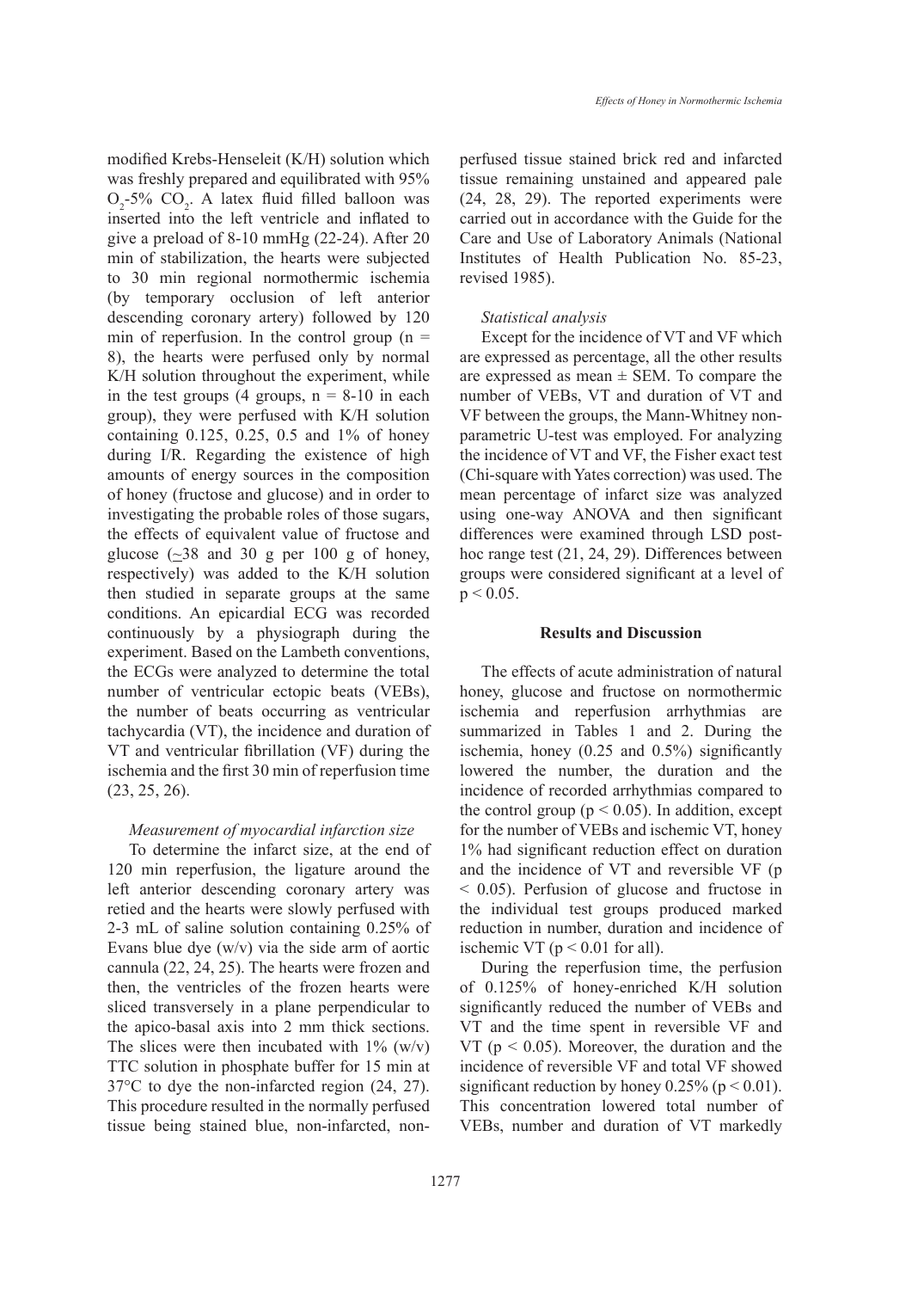| Groups            | Ischemic arrhythmias  |               |                         |                                 |                                    |                                      |                      |  |  |  |  |
|-------------------|-----------------------|---------------|-------------------------|---------------------------------|------------------------------------|--------------------------------------|----------------------|--|--|--|--|
|                   | <b>VEBs</b><br>number | VT<br>number  | VT<br>duration<br>(sec) | <b>Rev VF</b><br>duration (sec) | <b>Rev VF</b><br>incidence $(\% )$ | <b>Total VF</b><br>incidence $(\% )$ | VT incidence $(\% )$ |  |  |  |  |
| Control           | $568 \pm 84$          | $111 \pm 22$  | $18 \pm 4$              | $44 \pm 27$                     | 60                                 | 60                                   | 100                  |  |  |  |  |
| Honey $(0.125\%)$ | $354 \pm 131$         | $145 \pm 119$ | $18 \pm 15$             | $14 \pm 12$                     | 37.5                               | 37.5                                 | 75                   |  |  |  |  |
| Honey $(0.25\%)$  | $226 \pm 94$ **       | $32 \pm 16*$  | $5 \pm 2^{**}$          | $2 \pm 2*$                      | $12.5*$                            | $12.5*$                              | $50*$                |  |  |  |  |
| Honey $(0.5\%)$   | $278 \pm 47*$         | $38 \pm 20*$  | $6 \pm 3*$              | $0*$                            | $0*$                               | $0*$                                 | 75                   |  |  |  |  |
| Honey $(1\%)$     | $346 \pm 160$         | $104 \pm 100$ | $10 \pm 10^*$           | $0*$                            | $0 *$                              | $0*$                                 | $25 *$               |  |  |  |  |
| <b>Glucose</b>    | $361 \pm 104$         | $5 + 4***$    | $1 \pm 1***$            | $167 \pm 110$                   | 25                                 | 25                                   | $25**$               |  |  |  |  |
| Fructose          | $512 \pm 113$         | $8 \pm 6$ **  | $1 \pm 1***$            | $1 \pm 1*$                      | 12.5                               | 12.5                                 | $25**$               |  |  |  |  |

**Table 1.** Effects of natural honey (0.125-1%), glucose (0.3%) and fructose perfusion (0.38%) during 30 min regional ischemia on the ischemic arrhythmias.

\*\*\* p < 0.001, \*\* p < 0.01, \* p < 0.05 *vs.* control. N = 8-10 in each group. VT: Ventricular Tachycardia, VEBs: Ventricular Ectopic Beats (Single + Salvos + VT), Rev VF: Reversible Ventricular Fibrillation, Total VF (Incidences of Rev VF + Irreversible VF).

 $(p < 0.01)$ . As shown in Table 2, duration and incidence of reversible VF and total VF were reduced significantly by honey 0.5 and 1% (p  $\leq 0.01$  for duration and  $p \leq 0.05$  for incidence, respectively). Furthermore, as illustrated in Figure 1, honey 0.5% significantly reduced number of VEBs and VT ( $p < 0.01$  and  $p < 0.05$ , respectively). Administration of glucose and fructose reduced total number of VEBs, number and duration of VT ( $p < 0.05$  for both).

In the control group, the infarct size was  $45.6 \pm 3.4\%$  while the acute administration of 0.125, 0.25 and 0.5% of honey-enriched K/H solution significantly reduced the infarct size to  $14.8 \pm 5.1$  (p < 0.001),  $24.6 \pm 7.3$  (p < 0.01) and  $31.4 \pm 7.3\%$  (p < 0.05), respectively. In addition, both fructose and glucose reduced the myocardial infarct size from the control value to  $10.4 \pm 2.1$  and  $16.3 \pm 4.3%$ , respectively (p < 0.001 for both groups) (Figure 2).

Cardiac arrhythmias remain a major source of morbidity and mortality in developed countries (30). In cardiac surgery and myocardial infarction, ventricular arrhythmias such as VT and VF are the most important cause of mortality (31). Ischemic condition results in the inhibition of fatty acid metabolism then accumulation of their toxic metabolites in the heart. These molecules have been shown to be deleterious to the recovery of myocardial function of the reperfused heart (32, 33) and have been shown to be as a cause of ventricular arrhythmias (34). Myocardial I/R results in significant damage

to the heart and this study was conducted to evaluate probable cardioprotective effects of acute administration of natural honey against I/R injuries in isolated rat heart. Our results demonstrated that honey can protect cardiac tissue against arrhythmias such as VEBs, VT and VF. During normothermic ischemia and reperfusion phases, perfusion of 0.25% of honey-enriched K/H solution significantly reduced the number, duration and incidence of VT. Additionally, the time spent in reversible VF and incidences of reversible VF and total VF was significantly reduced by 0.25, 0.5 and 1% of honey-enriched K/H solution**.** Although honey 0.125% showed significant anti-arrhythmic effects on the number and duration of reperfusion-induced arrhythmias, but this concentration had no significant effect on ischemia-induced arrhythmias. Regarding the results, it seems that concentrations of 0.25 and 0.5% were optimum to protect the ischemicreperfused isolated rat hearts against arrhythmias in our model. However, honey (1%) had some non-significant proarrhythmic actions at the reperfusion phase. At the same time, the lowest concentration (0.125%) was not efficient to produce the significant anti-arrhythmic effects.

Although natural honey has been applied for medicinal purposes since ancient times (35); however, in the case of cardiovascular diseases, most of the previous studies were focused on honey›s effects against the cardiovascular risk factors such as hyperlipidemia and production of free radicals (36-40). The results of our previous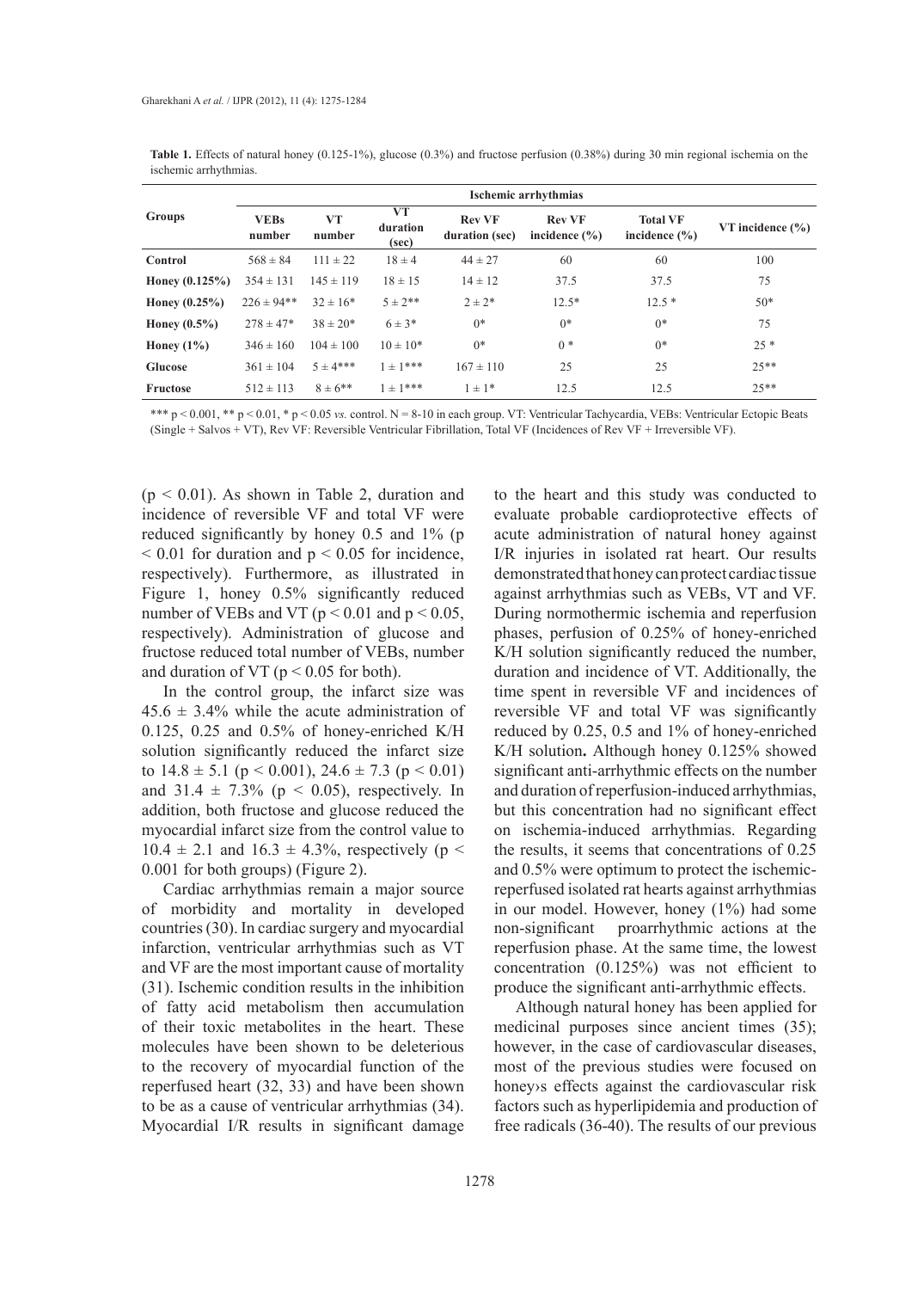| Groups           | <b>Reperfusion arrhythmias</b> |               |                             |                                 |                                    |                                      |                        |  |  |  |
|------------------|--------------------------------|---------------|-----------------------------|---------------------------------|------------------------------------|--------------------------------------|------------------------|--|--|--|
|                  | <b>VEBs</b> number             | VT<br>number  | <b>VT</b> duration<br>(sec) | <b>Rev VF</b> duration<br>(sec) | <b>Rev VF</b><br>incidence $(\% )$ | <b>Total VF</b><br>incidence $(\% )$ | VT incidence<br>$(\%)$ |  |  |  |
| Control          | $601 \pm 127$                  | $167 \pm 59$  | $28 \pm 10$                 | $173 \pm 86$                    | 70                                 | 70                                   | 80                     |  |  |  |
| Honey $(0.125%)$ | $182 \pm 67*$                  | $28 \pm 15*$  | $3 \pm 1*$                  | $16 \pm 10^{**}$                | 50                                 | 50                                   | 50                     |  |  |  |
| Honey $(0.25\%)$ | $145 \pm 54$ **                | $5 + 5**$     | $1 \pm 1$ **                | $()***$                         | $0**$                              | $0**$                                | $12.5*$                |  |  |  |
| Honey $(0.5\%)$  | $166 \pm 35**$                 | $25 \pm 13*$  | $5 \pm 3$                   | $19 \pm 19$ **                  | $12.5*$                            | $12.5*$                              | 37.5                   |  |  |  |
| Honey $(1\%)$    | $849 \pm 378$                  | $534 \pm 347$ | $69 \pm 46$                 | $+\pm 1***$                     | $12.5*$                            | $12.5*$                              | 37.5                   |  |  |  |
| <b>Glucose</b>   | $234 \pm 59*$                  | $15 \pm 8^*$  | $2 \pm 1*$                  | $157 \pm 109$                   | 25                                 | 25                                   | 37.5                   |  |  |  |
| Fructose         | $241 \pm 70*$                  | $11 \pm 7*$   | $1 \pm 1**$                 | $15 \pm 15*$                    | $12.5*$                            | $12.5*$                              | 25                     |  |  |  |

**Table 2.** Effects of natural honey (0.1251%-), glucose (0.3%) and fructose perfusion of (0.38%) during ischemia and reperfusion on the reperfusion phase arrhythmias.

\*\*\* p < 0.001, \*\* p < 0.01, \* p < 0.05 vs. control. N = 810- in each group. VT: Ventricular Tachycardia, VEBs: Ventricular Ectopic Beats (Single + Salvos + VT), Rev VF: Reversible Ventricular Fibrillation, Total VF (Incidences of Rev VF + Irreversible VF).

work revealed that preischemic administration of natural honey  $(0.25, 0.5 \text{ and } 1\%)$  as a pharmacologic preconditioning agent had antiarrhythmic and cardioprotective activities in isolated rat heart (20). In addition, recently we showed that chronic oral administration of honey for 45 days had antiarrhythmic effect in rat (21). In spite of some methodological differences between the present and above studies (for example: administration period of honey), the results of current study are in consistent with the previous works. That is, acute, chronic and short time preischemic administration protocols of honey protect isolated rat heart against I/Rinduced arrhythmias (20, 21). Moreover, similar to preischemic administration results, it seems that the low concentrations of honey are more effective than higher pro-arrhythmic actions used concentrations. Probably, the existence of high amount of glucose in higher concentrations of honey may change glucose to lactate in ischemic myocytes which in turn causes electrical and contractility disturbances in the heart (20).

As depicted in Tables 1 and 2, both fructose and glucose produced the marked antiarrhythmic effects as a reduction of number and duration of VT. This finding may suggest that fructose and glucose, as the most constituents of natural honey, may play a pivotal role in the anti-arrhythmic effects of natural honey. When the anti-arrhythmic effects of fructose and glucose in ischemic time were compared to their effects at reperfusion phase, both agents

showed more significant effects on ischemiainduced arrhythmias. It was proposed that during the ischemia, due to the lack of oxygen supply and restricted mitochondrial oxidation of fatty acids and carbohydrate, the exogenously administered fructose or glucose likely act to regenerate the depleted resources of ATP production and consequently improve cardiac hemodynamic functions. Indeed, during a mild to moderate ischemia, the rates of glucose uptake and glycolysis become accelerated which may provide an important source of ATP to maintain the optimal control of membrane ion flux. In addition, increasing the translocation of glucose transporters to the sarcolemmal membrane of myocytes may well increase the rate of glycolysis and provide some benefits to the ischemic heart. As a result, it appears that providing an adequate amount of glucose may be an effective approach to mitigate the myocardial ischemic injuries. However, it should be noted that during severe ischemia, high glycolytic rates may actually contribute to the ischemic injury, secondary to the production of glycolytic products such as lactate and  $H^+(41)$ . Conversely, during the myocardial reperfusion, there is an overshoot in the rate of fatty acid oxidation and impaired pyruvate oxidation and accelerated nonoxidative glycolysis. High rates of fatty acid *ß*-oxidation considerably restrain the glucose oxidation which in turn leads to a marked imbalance between the glycolysis and glucose oxidation. This uncoupling is a major source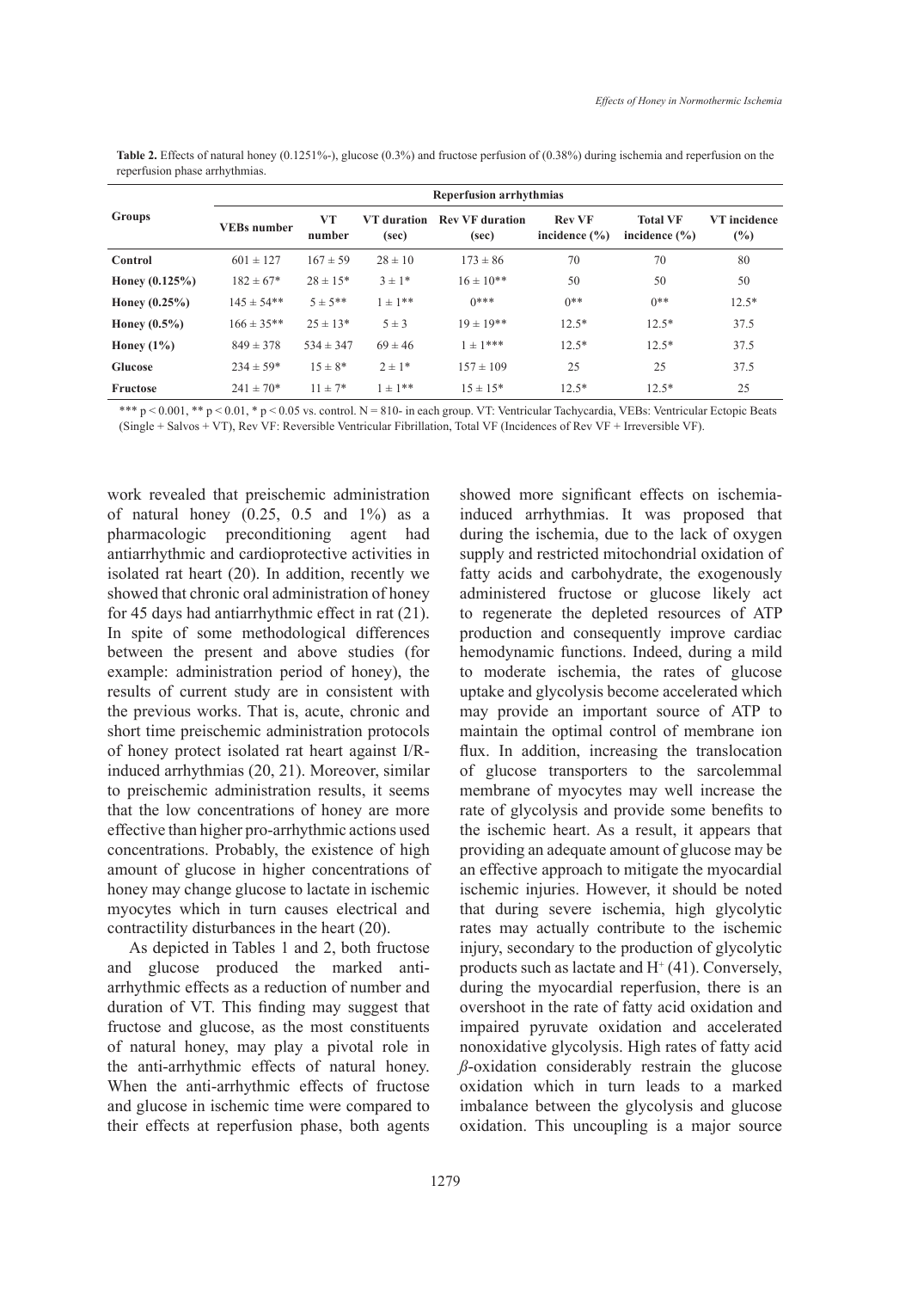

**Figure 1.** The total number of ventricular ectopic beats (VEBs) and ventricular tachycardia (VT) during 30 min reperfusion in the control and isolated rat hearts receiving  $0.125-1\%$  of honey-enriched K/H solution. \*\* p < 0.01, \* p < 0.05 *vs.* control group (n = 8-10 in each group).

of the net  $H^+$  production in the heart which can exacerbate the reperfusion injuries. If glycolysis is coupled to glucose oxidation,  $H^+$  production from glycolysis is zero (42). Additionally, it seems that fructose, like glucose, may contribute to myocardial energy production. Evidence from various investigations suggests that ROS contribute to the pathophysiology of myocardial I/R injury. ROS, which are formed within the ischemic myocardium and in the first moments of reperfusion, are known to be cytotoxic to surrounding cells and cause lethal arrhythmias. In addition to the ROS, ionic imbalance (such as calcium overload) and impaired electrical activity are believed to trigger severe ventricular arrhythmias. Therefore, the inhibition of the ROS production can be an important strategy for the treatment of ventricular arrhythmias (43, 44). There are both enzymatic and nonenzymatic defense mechanisms in the heart that protect the myocardial tissue against the harmful effects of ROS. The former includes GSH, ascorbic acid, *α*-tocopherol and *β*-carotene, while the latter consists of SOD, CAT, glutathione peroxidase (GPx) and glutathione reductase (GR) (9). The heart normally possesses sufficient activities of these antioxidant components. However, under the conditions of I/R that weaken the

cardiac antioxidant system and make the tissue overexposed to ROS, the myocardium may be subjected to the oxidative damage (45). Therefore, the antioxidant activity of honey and the scavenging of free radicals demonstrated in some previous studies may play an important role in the above protective effects of honey as well (15, 19, 46-49). In general, the antioxidant capacity of honey appeared to be a result of the combined activity of a wide range of compounds including phenolics, peptides, organic acids, enzymes, Maillard reaction products, and possibly other minor components like antioxidant vitamins and flavonoides (10, 49). As a result, it may be suggested that protective effects of natural honey against the I/R-induced arrhythmias may also be related to its both enzymatic and nonenzymatic antioxidants (7- 9). Moreover, honey is extraordinarily rich in minerals, mainly calcium, potassium, chlorine, sodium, iron, magnesium and zinc (6, 9, 50). It seems that some of these minerals may be partially responsible for the anti-arrhythmic effects of honey. It has been reported that zinc has an inhibitory action on the free radical formation in the heart, since it interferes with the processes that initiate arrhythmias. Magnesium may prevent cardiac arrhythmias through inhibiting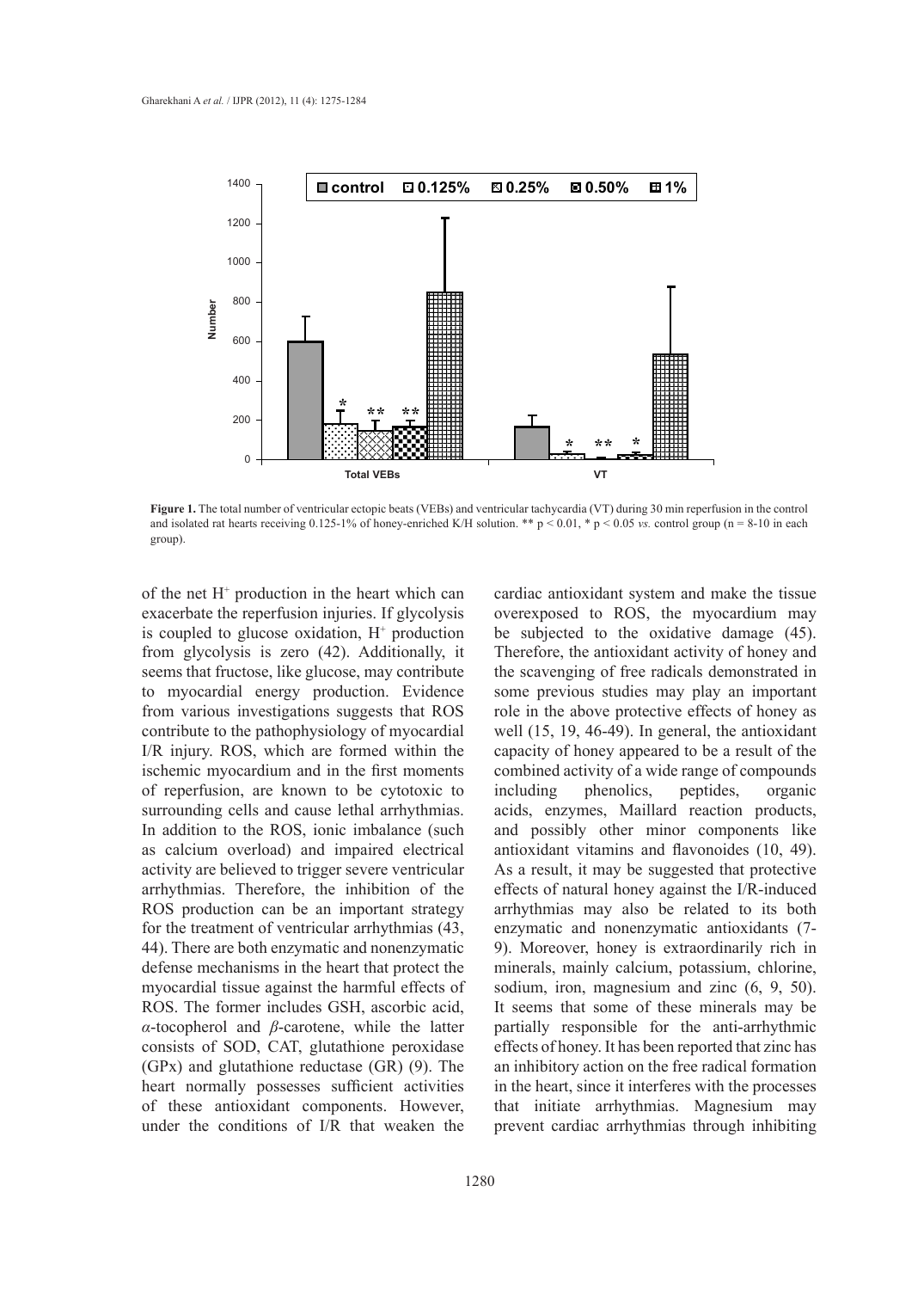

**Figure 2.** Myocardial infarct size as a percentage of risk zone volume in the control and isolated rat hearts receiving honey (0.125-1%), glucose (0.3%) and fructose (0.38%) during 30 min ischemia followed by 120 min reperfusion. \*\*\* p < 0.001, \*\* p < 0.01, \* p < 0.05 *vs.* control group ( $n = 8-10$  in each group).

the voltage-dependent calcium channels. Moreover, sodium, through the process of  $\text{Na}^+\text{/}$  $Ca^{2+}$  exchange, can prevent the increase of  $Ca^{2+}$ ions within the cardiac cells and reduce the incidence of ventricular arrhythmias (9).

In the present study, the acute administration of natural honey also caused significant cardioprotection against the myocardial infarction (Figure 2). Similar to the antiarrhythmic effects, the reduction of infarct size in this work is in consistence with the findings of previous studies. In 2008, it was showed that the perfusion of isolated rat heart with 0.25, 0.5 and 1% of honey, 10 min before the ischemia to 10 min after it, produced clear and marked reduction in infarct size in rat hearts (20). Regarding the used concentration range of honey in our model, it seems that the reduction of infarct size is concentration-dependent and there is a reverse linear relationship (with an equation of  $y = -$ 9.02 x + 50.9 and  $r^2 = 0.992$ ) between the honey concentration and its cardioprotective effect (Figure 3). Therefore, the lower concentrations of honey (in particular 0.125 and 0.25%) are more effective than higher concentrations for decreasing myocardial infarction. Additionally, as a probable mechanism, maybe natural honey in higher concentrations, like some anti-arrhythmic

drugs, not only can not produce cardioprotective actions but also it may lead to deleterious effects via inadequate metabolism of its carbohydrate content and consequently a rise in lactic acid level and then acidosis in myocytes. Similar to the anti-arrhythmic effects, fructose and glucose may probably have important role in the efficacy of natural honey on myocardial infarction due to providing rich energy source. As discussed previously, since there are limited evidences about effectiveness of honey against the I/Rinduced injuries, the exact cardioprotective mechanisms of natural honey are not clear. However, the antioxidant and free radical scavenging activity of natural honey have been shown in some previous *in-vitro* and *in-vivo* studies (10, 15, 49). Hence, we proposed that the antioxidant properties of honey may partially reduce the infarct size in ischemic reperfused rat heart. Other potential mechanisms to decrease the myocardial infarct size through honey may include anti-inflammatory effects (2, 16, 51), anti-arrhythmic effects (20) and decrease in the area of necrotized tissue (14, 16).

By considering the data, it may be concluded that the acute administration of honey at normothermic ischemia conditions can protect the isolated rat hearts and consequently has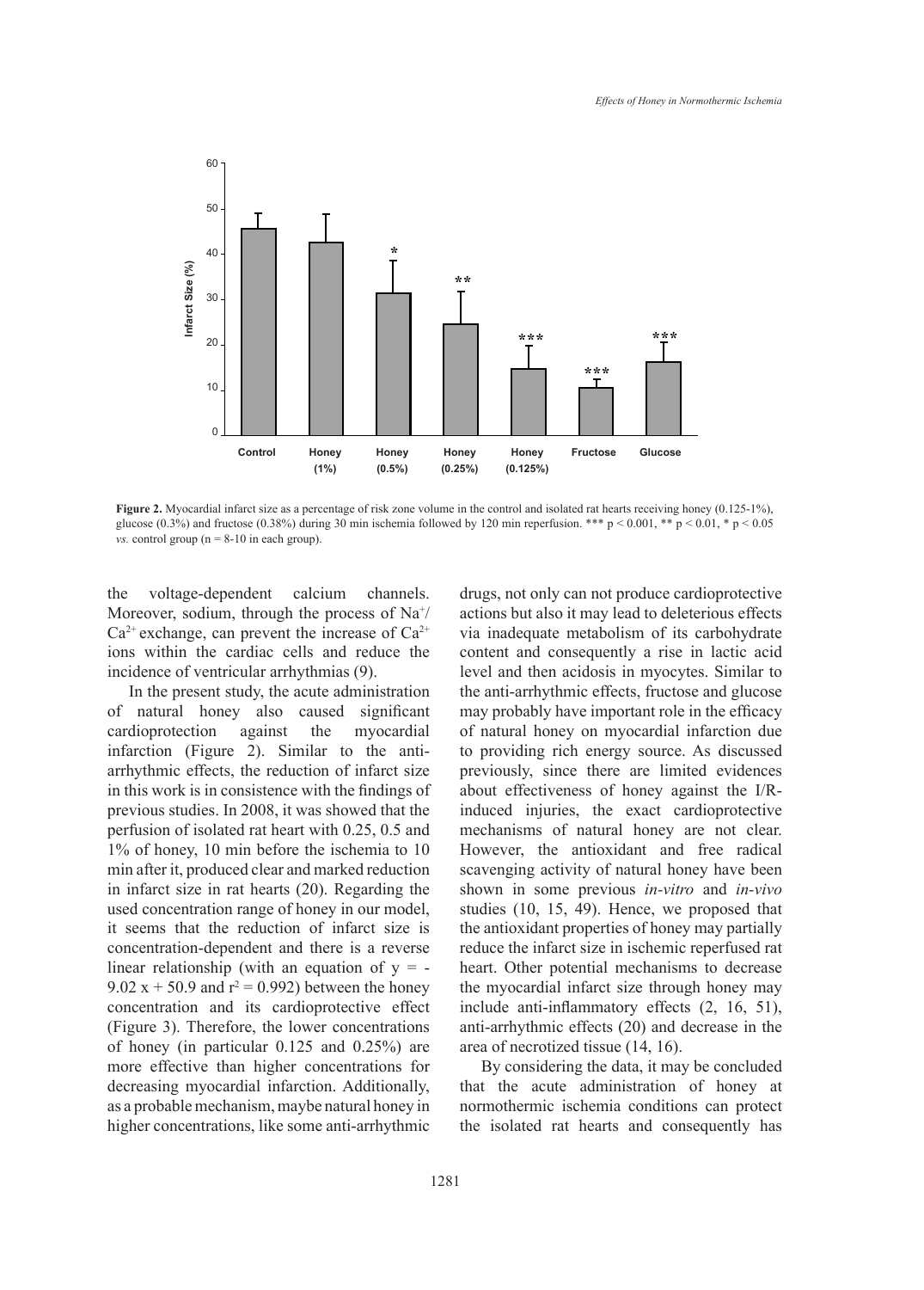

**Figure 3.** Relationship between the myocardial infarct size (%) and honey concentrations (0.125-1%) applied during I/R in the isolated rat hearts ( $n = 8-10$  in each group).

antiarrhythmic activity and reducing infarction size. The existence of rich energy sources, many vitamins, minerals, enzymes and antioxidant and radical scavenging activity, may probably involve in the cardioprotective effects of natural honey in such conditions. Future studies are required to determine other pharmacological benefits and the exact protective mechanism (s) of honey in ischemic-reperfused condition.

## **Acknowledgment**

The present investigation was supported by the Research Affairs of Tabriz University of Medical Sciences, Tabriz, Iran. The authors declare that they had no conflict of interests.

#### **References**

- Bansal V, Medhi B and Pandhi P. Honey: A remedy (1) rediscovered and its therapeutic utility. *KUMJ* (2005) 3: 305-309.
- Al-Jabri AA. Honey, milk and antibiotics. *Afr. J.*  (2) *Biotechnol*. (2005) 4: 1580-1587.
- Al-Waili NS and Haq A. Effect of honey on antibody (3) production against thymus-dependent and thymusindependent antigens in primary and secondary immune responses. *J. Med. Food* (2004) 7: 491-494.
- Emsen IM. A different and safe method of split thickness (4) skin graft fixation: Medical honey application. *Burns* (2007) 33: 782-787.
- (5) Jeffrey AE and Echazarreta CM. Medical uses of honey. *Rev. Biomed.* (1996) 7: 43-49.
- Alvarez-Suarez JM, Tulipani S, Romandini S, Bertoli (6) E and Battino M. Contribution of honey in nutrition and human health: a review. *Mediterr. J. Nutr. Metab.* (2010) 3: 15-23.
- (7) Johnston JE, Sepe HA, Miano CL, Brannan RG and Alderton AL. Honey inhibits lipid oxidation in ready-toeat ground beef patties. *Meat Sci.* (2005) 70: 627-631.
- (8) Turkmen N, Sari F, Poyrazoglu ES and Velioglu YS. Effects of prolonged heating on antioxidant activity and colour of honey. *Food Chem*. (2006) 95: 653-657.
- (9) Rakha MK, Nabil ZI and Hussein AA. Cardioactive and vasoactive effects of natural wild honey against cardiac malperformance induced by hyperadrenergic activity. *J. Med. Food* (2008) 11: 91-98.
- Al-Mamary M, Al-Meeri A and Al-Habori M. (10) Antioxidant activities and total phenolics of different types of honey. *Nutr. Res.* (2002) 22: 1041–1047.
- (11) Lusby PE, Coombes AL and Wilkinson JM. Bactericidal activity of different honeys against pathogenic bacteria. *Arch. Med. Res.* (2005) 36: 464-467.
- (12) Visavadia BG, Honeysett J and Danford MH. Manuka honey dressing: An effective treatment for chronic wound infections. *Br. J. Oral Maxillofac. Surg*. (2008) 46: 55-56.
- $(13)$  Henriques A, Jackson S, Cooper R and Burton N. Free radical production and quenching in honeys with wound healing potential. *J. Antimicrob. Chemother*.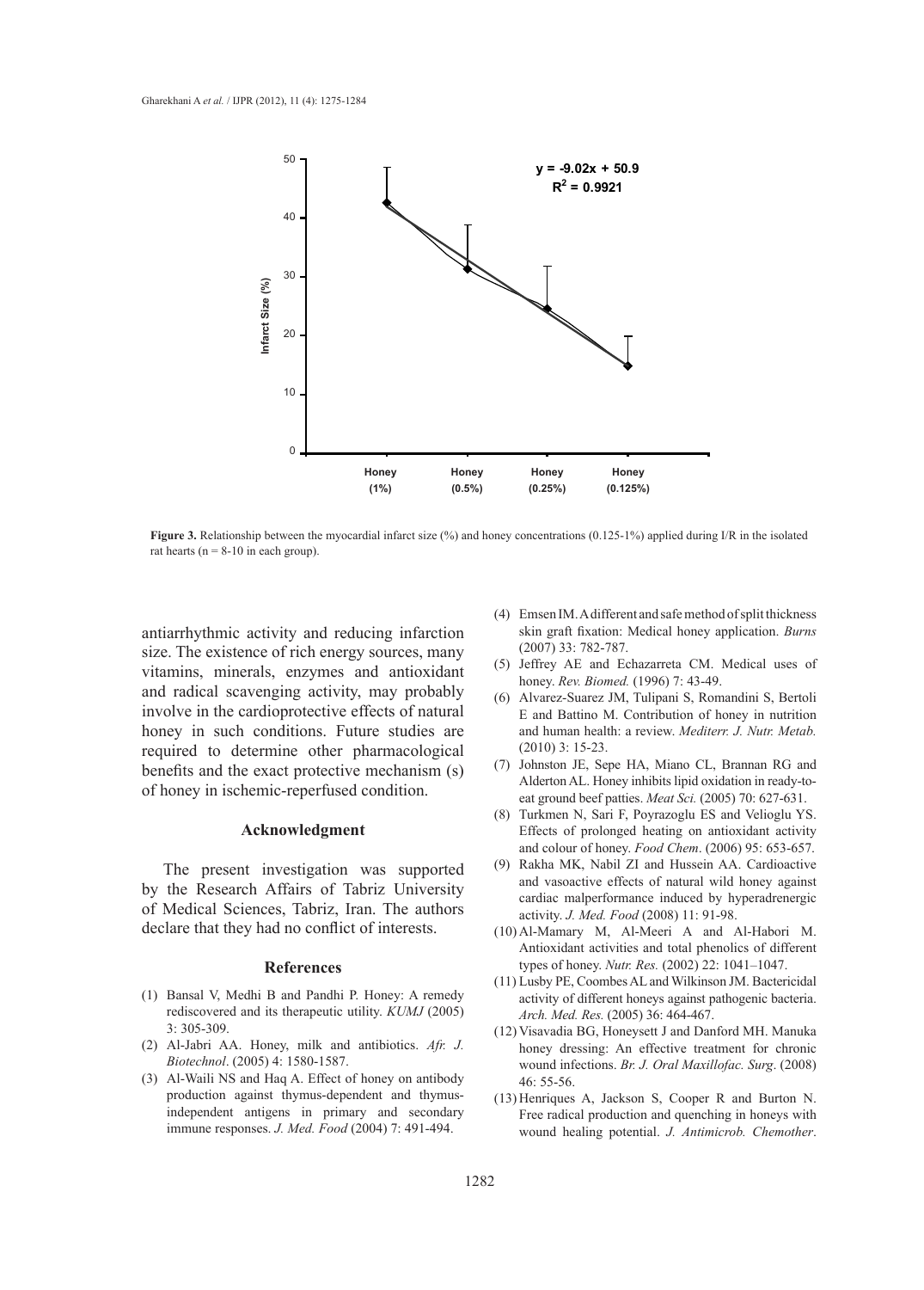(2006) 58: 773–777.

- (14) Tonks AJ, Cooper RA, Jones KP, Blair S, Parton J and Tonks A. Honey stimulates inflammatory cytokine production from monocytes. *Cytokine* (2003) 21: 242-247.
- (15) Bilsel Y, Bugra D, Yamaner S, Bulut T, Cevikbas U and Turkoglu U. Could honey have a place in colitis therapy? Effects of honey, prednisolone and disulfiram on inflammation, nitric oxide and free radical formation. *Dig. Surg*. (2002) 19: 306-311.
- (16) Al-Waili NS and Boni NS. Natural honey lowers plasma prostaglandin concentrations in normal individuals. *J. Med. Food* (2003) 6: 129-133.
- (17) Markelov VV and Trushin MV. Bee venom therapy and low dose naltrexone for treatment of multiple sclerosis. *Nepal J. Neurosci*. (2006) 3: 71-77.
- (18) Ahmad A, Alam Khan R and Mesaik MA. Antiinflammatory effect of natural honey on bovine thrombin-induced oxidative burst in phagocytes. *Phytother. Res*. (2009) 23: 801-808.
- (19) Hegazi AG and Abd El-Hady FK. Influence of honey on the suppression of human low density lipoprotein (LDL) peroxidation (*in-vitro*). *eCAM* (2009) 6: 113-121.
- (20) Najafi M, Eteraf-Oskouei T, Rafie F and Mahdizadeh-Aghdam E. Effects of pharmacologic preconditioning by natural honey on arrhythmias and infarct size in isolated heart. *Pharm. Sci. J.* (2008) 4: 1-11.
- (21) Najafi M, Shaseb E, Ghaffary S, Fakhrju A and Eteraf-Oskouei T. Effects of chronic oral administration of natural honey on ischemia/reperfusion-induced arrhythmias in isolated rat heart. *Iranian J. Basic Med. Sci*. (2011) 14: 75-81.
- (22) Najafi M, Javidnia A, Ghorbani-Haghjo A, Mohammadi S and Garjani A. Pharmacological preconditioning with l-carnitine: relevance to myocardial hemodynamic function and glycogen and lactate content. *Pak. J. Pharm. Sci*. (2010) 23: 250-255.
- (23) Garjani A, Afrooziyan A, Nazemiyeh H, Najafi M, Kharazmkia A and Maleki-Dizaji N. Protective effects of hydroalcoholic extract from rhizomes of *Cynodon dactylon* (L.) Pers. on compensated right heart failure in rats. *BMC Complement Altern. Med*. (2009) 9: 28.
- (24) Najafi M, Ghaffary S and Shaseb E. Effects of acetyl-L-carnitine on cardiac arrhythmias and infarct size in ischemic-reperfused isolated rat heart. *Iranian J. Basic Med. Sci.* (2010) 13: 216-222.
- (25) Najafi M, Nazemiyeh H, Ghavimi H, Gharakhani A and Garjani A. Effects of hydroalcoholic extract of *Cynodon dactylon* (L.) pers. on ischemia/reperfusioninduced arrhythmias. *DARU* (2008) 16: 233-238.
- (26) Najafi M, Garjani A, Maleki N and Eteraf Oskouei T. Antiarrhythmic and arrhythmogenic effects of L-carnitine in ischemia and reperfusion. *Bull. Exp. Biol. Med*. (2008) 146: 210- 213.
- $(27)$  Oyama JI, Blais Jr C, Liu X, Pu M, Kobizk L and Kelly RA. Reduced myocardial ischemia-reperfusion injury in toll-like receptor 4-deficient mice. *Circulation* (2004) 109: 784-789.
- (28) Zacharowski K, Blackburn B and Thiemermann C.

Ranolazine, a partial fatty acid oxidation inhibitor, reduces myocardial infarct size and cardiac troponin T release in the rat. *Eur. J. Pharmacol.* (2001) 418: 105-110.

- (29) Najafi M, Garjani A and Eteraf Oskouei T. Comparison between the effects of ischemic preconditioning and pharmacologic preconditioning by L-carnitine on infarct zone size in the ischemic-reperfused isolated rat heart. *Iranian J. Basic Med. Sci*. (2007) 10: 54-59.
- (30) Zheng ZJ, Croft JB, Giles WH and Mensah GA. Sudden cardiac death in the United States, 1989 to 1998. *Circulation* (2001) 104: 2158-2163.
- $(31)$  Selwyn AP and Braunwald E. Ischemic heart diseases. In: Kasper LD and Fauci SA. (eds.) *Harrison's Principles of Internal Medicine*. 16<sup>th</sup> ed. The McGraw-Hill companies, New York (2004) 1435- 1444.
- Lango R, Smolenski RT, Narkiewicz M, Suchorzewska (32) J and Lysiak-Szydlowska W. Influence of L-carnitine and its derivatives on myocardial metabolism and function in ischemic heart disease and during cardiopulmonary bypass. *Cardiovasc. Res*. (2001) 51: 21-29.
- (33) Ford DA. Alterations in myocardial lipid metabolism during myocardial ischemia and reperfusion. *Prog. Lipid Res*. (2002) 41:6-26.
- Rizzon P, Biasco G, Di Biase M, Boscia F, Rizzo U (34) and Minafra F. High doses of L-carnitine in acute myocardial infarction: metabolic and anti-arrhythmic effects. *Eur. Heart J.* (1989) 10: 502-508.
- (35) Ahmed AK, Hoekstra MJ, Hage JJ and Karim RB. Honey-medicated dressing: transformation of an ancient remedy into modern therapy. *Ann. Plast. Surg*. (2003) 50: 143-147.
- (36) Schramm DD, Karim M, Schrader HR, Holt RR, Cardetti M and Keen CL. Honey with high levels of antioxidants can provide protection to healthy human subjects. *J. Agric. Food Chem*. (2003) 51: 1732-1735.
- (37) Chepulis LM. The effect of honey compared to sucrose, mixed sugars, and a sugar-free diet on weight gain in young rats. *J. Food. Sci.* (2007) 72: S224-S229.
- Bahrami M, Ataie-Jafari A, Hosseini S, Forouzanfar (38) M, Rahmani M and Pajouhi M. Effects of natural honey consumption in diabetic patients: an 8-week randomized clinical trial. *Int. J. Food Sci. Nutr*. (2008)  $2: 1-9$
- (39) Yaghoobi N, Al-Waili N, Ghayour-Mobarhan M, Parizadeh SMR, Abasalti Z, Yaghoobi Z, Yaghoobi F, Esmaeili H, Kazemi-Bajestani SMR, Aghasizadeh R, Saloom Khelod Y an Ferns GAA. Natural honey and cardiovascular risk factors; effects on blood glucose, cholesterol, triacylglycerole, CRP, and body weight compared with sucrose. *Sci. World J.* (2008); 8: 463-469.
- Al-Waili NS. Natural honey lowers plasma glucose, (40) C-reactive protein, homocysteine, and blood lipids in healthy, diabetic, and hyperlipidemic subjects: comparison with dextrose and sucrose. *J. Med. Food* (2004) 7: 100-107.
- (41) Lopaschuk GD and Stanley WC. Glucose metabolism in the ischemic heart. *Circulation* (1997) 95: 313-315.
- (42) Stanley WC, Lopaschuk GD, Hall JL and McCormack